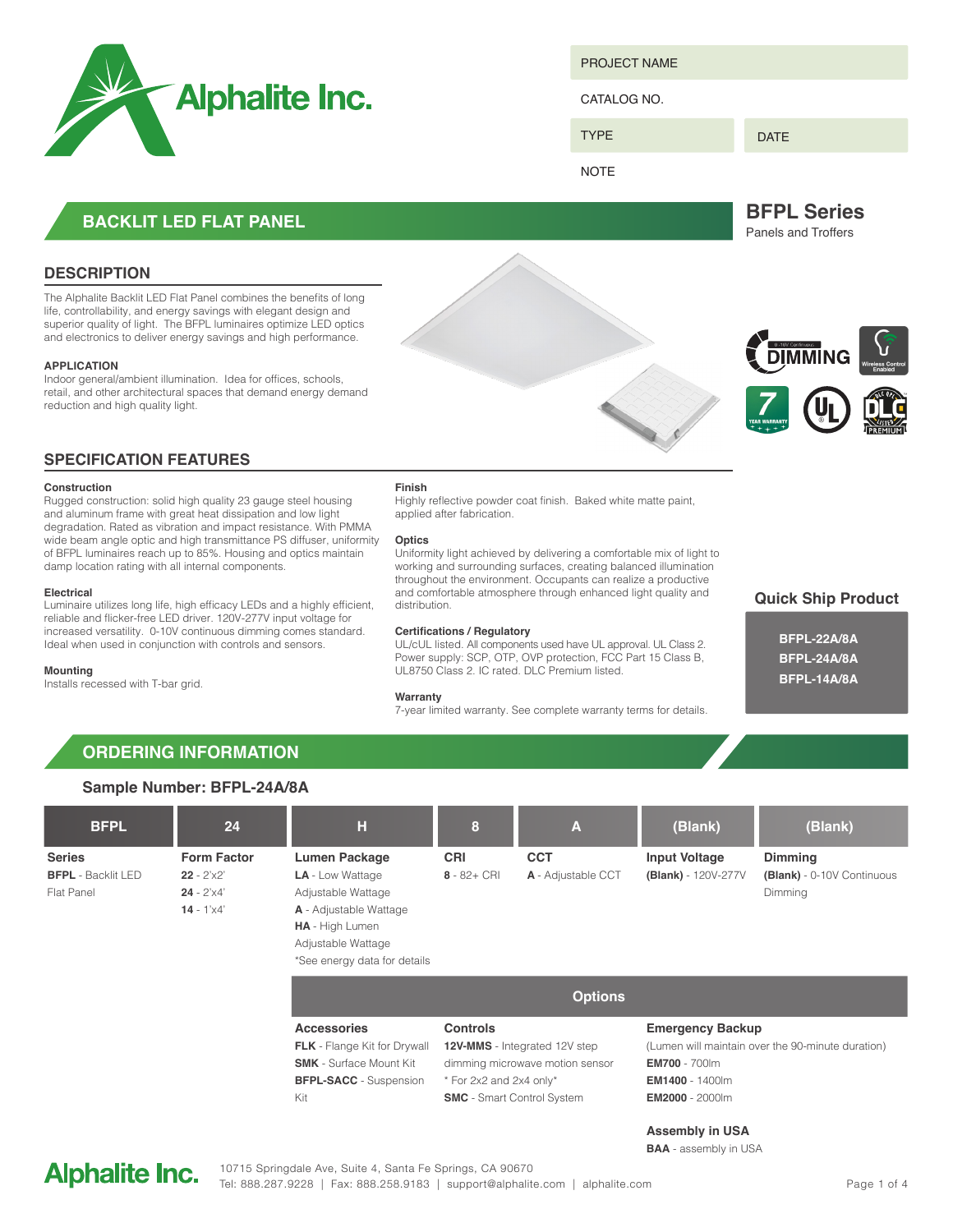# **PERFORMANCE**

# **BFPL Series**

| Input Voltage           | 120V-277V                         |  |  |
|-------------------------|-----------------------------------|--|--|
| Input Power             | See energy data for details       |  |  |
| Power Factor            | > 0.95                            |  |  |
| THD (Max.)              | 20%                               |  |  |
| Efficacy                | $>125$ LPW                        |  |  |
| <b>Delivered Lumens</b> | See energy data for details       |  |  |
| Controls/Dimming        | Full Range 0-10V dimming standard |  |  |
| Dimming Range           | 0-10V Continuous (10-100%)        |  |  |
| CRI                     | > 83                              |  |  |
| CCT                     | 3500K, 4000K, 5000K               |  |  |
| Operating Temp.         | $-20 \sim +55^{\circ}$ C          |  |  |
| Rated Life              | 70,000 hours                      |  |  |

### **SUMMARY ENERGY PERFORMANCE DATA**

|      | Form<br><b>Factor</b> | Part No.                                    | Rated<br>Wattage (W)                      | <b>Tested</b><br>Wattage (W)              | <b>Delivered Lumens</b><br>(lm)                                   | <b>Efficacy</b><br>(lm/W) |
|------|-----------------------|---------------------------------------------|-------------------------------------------|-------------------------------------------|-------------------------------------------------------------------|---------------------------|
|      | 2'x2'                 | BFPL-22A/8A                                 | 29/24/19/15                               | 29/24/19/15                               | 3625/3000/2375/1875                                               | 125                       |
|      | 2'x4'                 | BFPL-24LA/8A<br>BFPL-24A/8A<br>BFPL-24HA/8A | 29/24/19/15<br>49/39/34/29<br>60/50/40/30 | 29/24/19/15<br>49/39/34/29<br>60/50/40/30 | 3625/3000/2375/1875<br>6125/4875/4250/3625<br>7500/6250/5000/3750 | 125<br>130<br>125         |
|      | 1'x4'                 | BFPL-14A/8A                                 | 29/24/19/15                               | 29/24/19/15                               | 3625/3000/2375/1875                                               | 125                       |
|      |                       |                                             |                                           |                                           |                                                                   |                           |
| dard |                       |                                             |                                           |                                           |                                                                   |                           |

# **PHYSICAL PARAMETERS**

### **DIMENSION**



# **Alphalite Inc.**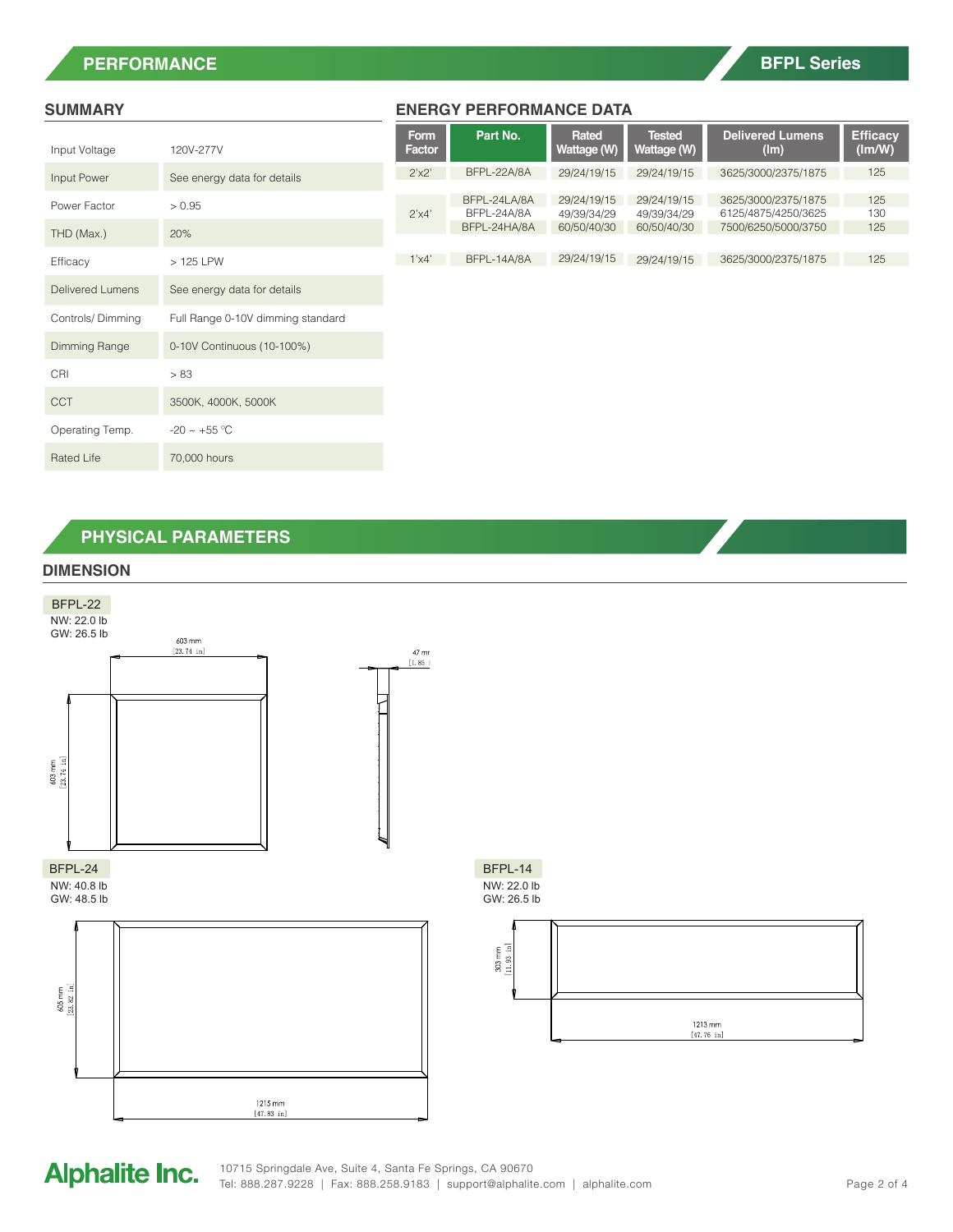**CONTROL OPTION**

# **DC INPUT REMOTE CONTROL**



## **TECHNICAL DETA**

| Operating voltage      | 8-15V DC (supply current> 50mA)                                         |        |
|------------------------|-------------------------------------------------------------------------|--------|
| Operating current      | $<$ 30 $mA$                                                             |        |
| Output                 | DIM / 1-10V                                                             |        |
| Stand-by power         | < 0.5W                                                                  | Mount  |
| Control line           | Cable length 500mm, Yellow 12V, Purple DIM+, Gray GND                   | height |
| Detection area         | 100%/75%/50%/25%                                                        |        |
| Hold-time              | 5s/30s/1min/3 min/5min/10min/20min/30min                                |        |
| Daylight threshold     | 2lux /0lux/30lux/50lux/80lux/120lux/200Lux/250Lux/300Lux/400Lux/Disable |        |
| Stand-by period        | 0s/10s/30s/1min/5min/10min/30min/60min/+∞                               |        |
| Stand-by dimmimg level | 10%/20%/30%/50%                                                         |        |
| Microwave frequency    | $5.8$ GHz $\pm$ 75MHz                                                   |        |
| Microwave power        | $< 0.3$ mW                                                              |        |
| Mounting height        | ≤2.5m-5m(Max) (ceiling mounted)                                         |        |
| Detection range        | DxH. ø10mx4m (ceiling mounted)                                          | Mounti |
| Detection angle        | 360° (ceiling mounted); <150° (Wall Mounted)                            | height |
| Operation temperature  | $-40^{\circ}$ C $\sim +80^{\circ}$ C                                    |        |
| Size                   | 66*20.5*12.1mm                                                          |        |
| Warranty               | 5 years                                                                 |        |
|                        |                                                                         |        |

# **DETECTION COVERAGE (UNIT:m)**





Note:

1. Different applications and places will make different detection distance, our result is just for your information. 2. Factory Default Setting: Detection area 100%/ Hold time 3 mins / Daylight Threshold Disable / Stand-by period 30 mins / Stand-by dimming level 50%



# **MECHANICAL STRUCTURE DETECTION COVERAGE (UNIT:Inches)**



# **Alphalite Inc.**

10715 Springdale Ave, Suite 4, Santa Fe Springs, CA 90670 Tel: 888.287.9228 | Fax: 888.258.9183 | support@alphalite.com | alphalite.com